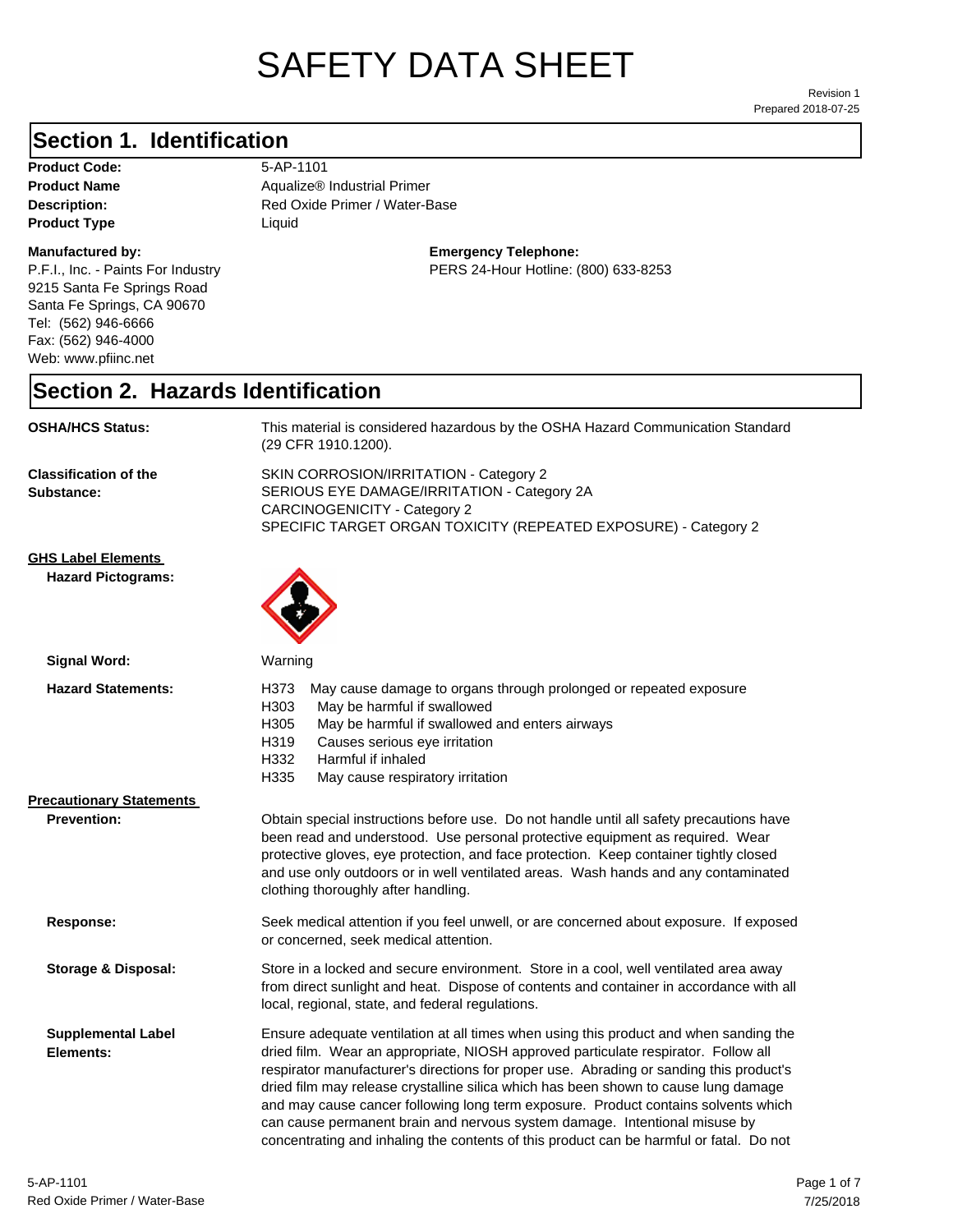transfer contents to another container. PROPOSITION 65 WARNING: this product contains chemicals known to the State of California to cause cancer and birth defects or other reproductive harm. FOR INDUSTRIAL USE ONLY. None known.

**Hazards not otherwise classified:**

## **Section 3. Composition/Information on Ingredients**

| Chemical Name / CAS No<br>Talc<br>14807-96-6<br>10 to 20%                            |
|--------------------------------------------------------------------------------------|
| Calcium Carbonate<br>1317-65-3<br>5 to 10%                                           |
| Ethylene Glycol Monobutyl Ether<br>111-76-2<br>1 to 5%<br>Vapor Pressure: .11 kPa    |
| Diethylene Glycol Monobutyl<br>Ether<br>112-34-5<br>1 to 5%<br>Vapor Pressure: 0 kPa |

### **Section 4. First Aid Measures**

#### **Description of First Aid Measures**

| <b>Eye Contact:</b>                   | Immediately flush eyes with copious amounts of water. Remove any contact lenses.<br>Rinse for at least 10 minutes. Get medical attention. Chemical burns must be treated<br>promptly by a physician.                                                                                                                                                                                                                                                                                                                                                                                                                                                                                                                                            |
|---------------------------------------|-------------------------------------------------------------------------------------------------------------------------------------------------------------------------------------------------------------------------------------------------------------------------------------------------------------------------------------------------------------------------------------------------------------------------------------------------------------------------------------------------------------------------------------------------------------------------------------------------------------------------------------------------------------------------------------------------------------------------------------------------|
| Inhalation:                           | Remove victim to fresh air and maintain in a rest position comfortable for breathing. If<br>fumes are still present, all rescuers should wear appropriate respirators. If victim<br>exhibits irregular breathing, trained personnel should provide artificial respiration or<br>oxygen. Mouth-to-mouth resuscitation may be dangerous. If necessary, contact a<br>poison control center or physician immediately. If victim is unconscious, place in a<br>recovery position and seek medical help immediately. Maintain an open airway for the<br>victim.                                                                                                                                                                                       |
| <b>Skin Contact:</b>                  | Wash affected areas with soap and water. Remove contaminated clothing and shoes.<br>Continue to rinse the affected area for at least ten minutes. Get medical attention if<br>discomfort continues. Avoid further exposure in the event of any symptoms or<br>complaints.                                                                                                                                                                                                                                                                                                                                                                                                                                                                       |
| Ingestion:                            | If product is ingested, contact a poison control center or a physician immediately. Do<br>not induce vomitting. Rinse mouth with water and remove dentures, if any. Remove<br>victim to fresh air and keep at rest in a comfortable position to facilitate breathing. If<br>the victim is conscious and the product has been swallowed, provide small quantities of<br>water to drink. Cease if the victim feels sick, as vomitting may be dangerous. If<br>vomitting occurs, the head should be kept low so that vomit does not enter the lungs.<br>Never administer anything by mouth to an unconscious person. If unconscious, place<br>in a recovery position while medical attention is sought. Maintain an open airway for<br>the victim. |
| <b>Potential Acute Health Effects</b> |                                                                                                                                                                                                                                                                                                                                                                                                                                                                                                                                                                                                                                                                                                                                                 |
| <b>Eye Contact:</b>                   | Causes serious eye irritation.                                                                                                                                                                                                                                                                                                                                                                                                                                                                                                                                                                                                                                                                                                                  |
| Inhalation:                           | Can cause central nervous system depression. May cause drowsiness and dizziness<br>as well as respiratory irritation.                                                                                                                                                                                                                                                                                                                                                                                                                                                                                                                                                                                                                           |
| <b>Skin Contact:</b>                  | No known significant effects or critical hazards.                                                                                                                                                                                                                                                                                                                                                                                                                                                                                                                                                                                                                                                                                               |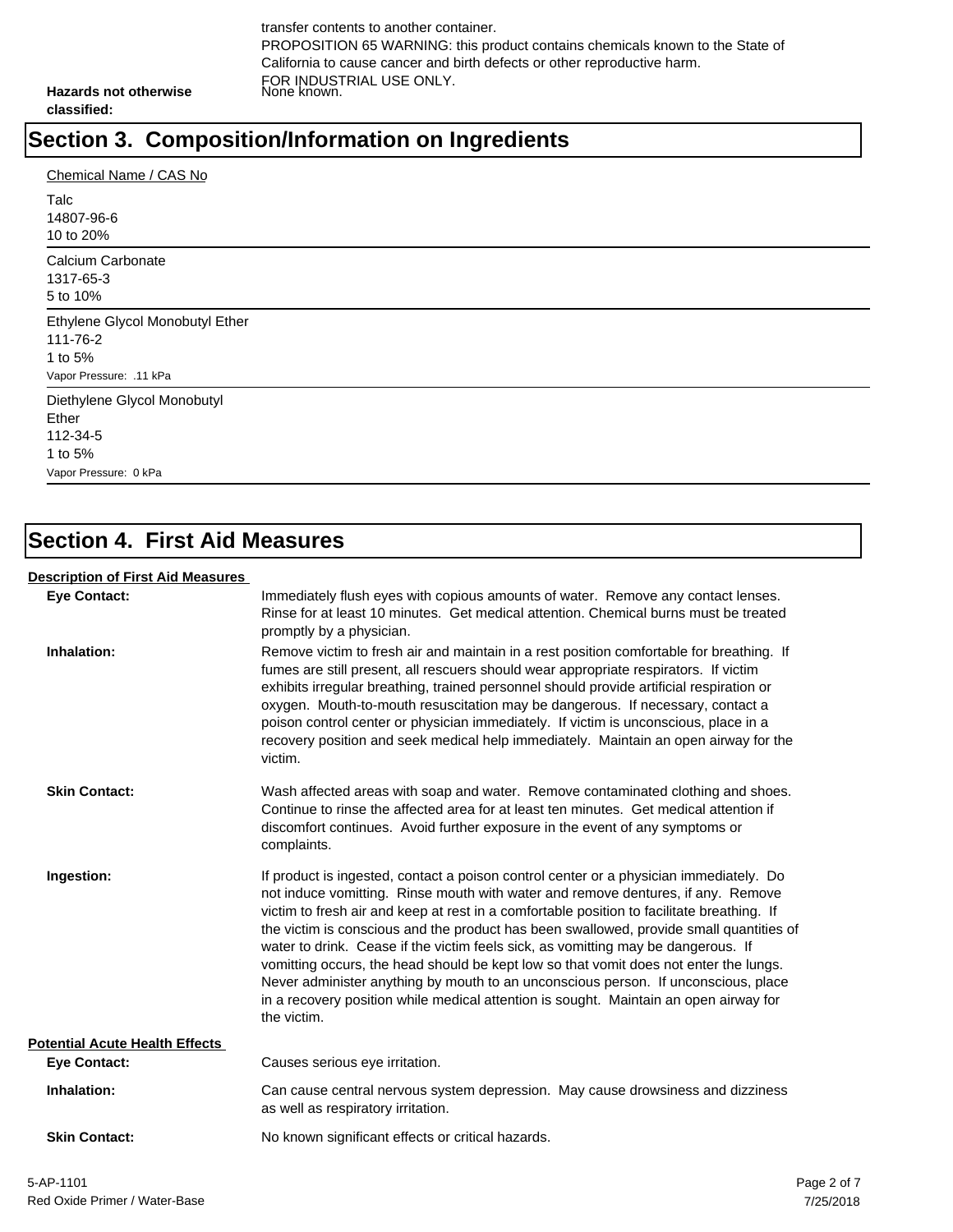**Ingestion:**

**Procedures:**

No known significant effects or critical hazards.

| <b>Over-Exposure Signs &amp; Symptoms</b><br><b>Eye Contact:</b>       | Adverse symptoms may include: pain or irritation, watering, redness.                                                                                                                                                                                                                                                                                         |
|------------------------------------------------------------------------|--------------------------------------------------------------------------------------------------------------------------------------------------------------------------------------------------------------------------------------------------------------------------------------------------------------------------------------------------------------|
| Inhalation:                                                            | Adverse symptoms may include: respiratory tract irritation, coughing, nausea or<br>vomiting, headache, drowsiness or fatigue, dizziness or vertigo, unconsciousness.                                                                                                                                                                                         |
| <b>Skin Contact:</b>                                                   | Adverse symptoms may include: irritation, redness.                                                                                                                                                                                                                                                                                                           |
| Ingestion:                                                             | Adverse symptoms may include: nausea, vomiting.                                                                                                                                                                                                                                                                                                              |
| Indication of immediate medical attention and special treatment needed |                                                                                                                                                                                                                                                                                                                                                              |
| <b>Notes to Physician:</b>                                             | Treat symptomatically. Contact poison treatment specialists if large quantities have<br>been ingested or inhaled.                                                                                                                                                                                                                                            |
| <b>Specific Treatments:</b>                                            | None specified.                                                                                                                                                                                                                                                                                                                                              |
| <b>Protection of First Aid</b><br><b>Providers:</b>                    | No action should be taken involving any personal risk or without proper training. If<br>fumes are still present, rescuers should wear appropriate respirators or a self<br>contained breathing apparatus. Mouth-to-mouth resuscitation may be dangerous for<br>the first aid provider. Wash all contaminated clothing with soap and water before<br>removal. |

| <b>Section 5. Fire Fighting Measures</b> |                                                                                        |
|------------------------------------------|----------------------------------------------------------------------------------------|
| <b>Extinguishing Media</b>               |                                                                                        |
| <b>Suitable Media:</b>                   | Use an extinguishing agent suitable for the surrounding fire.                          |
| Unsuitable Media:                        | None known.                                                                            |
| <b>Specific Hazards:</b>                 | In a fire, or if heated, containers may burst due to increased pressure.               |
| <b>Special Firefighting</b>              | Firefighters should wear appropriate protective equipment and self-contained breathing |

#### **Section 6. Accidental Release Measures**

| <b>Environmental Precautions:</b>                               | Avoid dispersal of spilled material and runoff from contacting soil, waterways, drains,<br>and sewers. Inform the relevant authorities if the product has caused environmental<br>pollution.                                                                                                                                                                                                                                                                                                                     |
|-----------------------------------------------------------------|------------------------------------------------------------------------------------------------------------------------------------------------------------------------------------------------------------------------------------------------------------------------------------------------------------------------------------------------------------------------------------------------------------------------------------------------------------------------------------------------------------------|
| <b>Steps to be Taken if Material</b><br>is Released or Spilled: | Contain spilled liquid with sand or earth. Place material in a container and dispose of<br>according to local, regional, state, and federal regulations. Ventilate area and remove<br>product with absorbent.                                                                                                                                                                                                                                                                                                    |
| <b>Small Spills:</b>                                            | Stop leak if doing so can be done without risk. Remove containers from spill area.<br>Dilute with water and mop up if water-soluble. If not water-soluble, absorb with dry<br>material and place in appropriate waste container. Dispose of via a licensed waste<br>disposal contractor.                                                                                                                                                                                                                         |
| Large Spills:                                                   | Stop leak if doing so can be done without risk. Remove containers from spill area.<br>Prevent entry into sewers, waterways, basements, or confined areas. Wash spillages<br>into an effluent treatment plant or proceed as follows: contain and collect spillage with<br>absorbent materials and place in a container for disposal according to local regulations.<br>Dispose of via a licensed waste disposal contractor. See Section 1 for emergency<br>contact information and Section 13 for waste disposal. |

apparatus with a full face-piece operated in positive pressure mode.

## **Section 7. Handling and Storage**

| Handling:                   | Wash thoroughly after handling. Eating, drinking, and smoking should be prohibited in<br>areas where this material is handled, stored, and processed. Wash hands and face<br>before eating or drinking. Remove contaminated clothing and launder before reuse.<br>Use only with adequate ventilation. Follow all SDS and label precautions even after<br>container is emptied, as it may retain product residues. Avoid breathing fumes, vapors,<br>or mist. Avoid contact with eyes, skin, and clothing. |
|-----------------------------|-----------------------------------------------------------------------------------------------------------------------------------------------------------------------------------------------------------------------------------------------------------------------------------------------------------------------------------------------------------------------------------------------------------------------------------------------------------------------------------------------------------|
| Storage:                    | Store in a dry, cool, well ventilated place. Keep container tightly closed while not in<br>use. Isolate from heat, electrical equipment, sparks, and open flame. Do not store                                                                                                                                                                                                                                                                                                                             |
| $F$ $A$ $D$ $A$ $A$ $D$ $A$ | . <del>.</del>                                                                                                                                                                                                                                                                                                                                                                                                                                                                                            |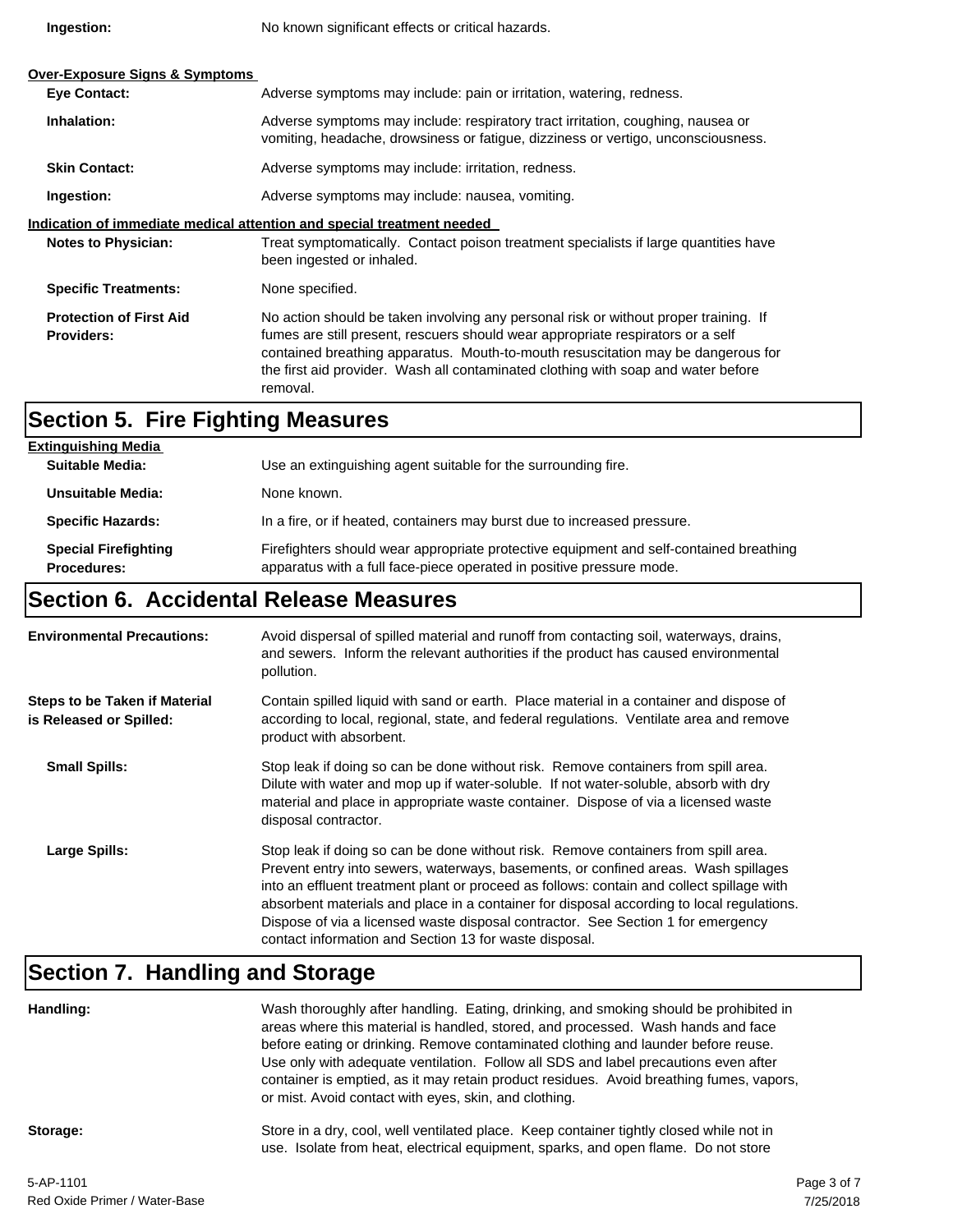#### **Section 8. Exposure Controls/Personal Protection** Chemical Name / CAS No OSHA Exposure Limits ACGIH Exposure Limits Other Exposure Limits Talc 20 mppcf 2 mg/m3 14807-96-6 10 to 20% Calcium Carbonate 15 mg/m3 10 mg/m3 1317-65-3 5 to 10% Ethylene Glycol Monobutyl 50 ppm 20 ppm Ether 111-76-2 1 to 5% Vapor Pressure: .11 kPa Diethylene Glycol Monobutyl 50 ppm 20 ppm Ether 112-34-5 1 to 5% Vapor Pressure: 0 kPa **Engineering Controls:** Use process enclosures, local exhaust ventilation, or other engineering controls to keep worker exposure to airborne contaminants below any recommended or statutory limits. **Environmental Controls:** Emissions from ventilation or work process equipment should be checked to ensure they comply with the requirements of environmental protection legislation. In some cases, fume scrubbers, filters, and other engineering modifications to the process equipment may be required to reduce emissions to acceptable levels. **Respiratory Protection:** Use a properly fitted, air-purifying or air-fed respirator complying with an approved standard if a risk assessment indicates this is necessary. Respiratory protection programs that meet OSHA 1910.134 and ANSI Z88.2 requirements must be followed when workplace conditions warrant a respirator's use. A NIOSH/MSHA approved respirator with an organic vapor cartridge may be permissible under circumstances where airborne concentrations are expected to exceed exposure limits. Protection provided by air purifying respirators is limited. Use a positive pressure, air supplied respirator if there is any potential for an uncontrolled release, exposure levels are not known, or in any circumstances where air purifying respirators may not provide adequate protection. **Skin Protection:** Use impervious, chemical resistant gloves to prevent prolonged skin contact and absorption of material through the skin. Nitrile or neoprene gloves may afford adequate protection. Personal protective equipment for the body should be selected based on the task being performed and the risks involved, and should be approved by a specialist before handling this product. Where there is a risk of ignition from static electricity, wear anti-static protective clothing. For best protection, the clothing should include anti-static boots, gloves, and overalls. Appropriate footwear should always be used. **Eye Protection:** Safety eyewear, such as splash goggles or a full face shield, should be worn at all times to protect against splashes of liquids. **Hygienic Measures:** Wash thoroughly with soap and water before eating, drinking, or smoking. Remove contaminated clothing immediately and launder before reuse.

### **Section 9. Physical and Chemical Properties**

Physical State: Liquid

Odor: Solvent odor

Vapor Density Heavier than air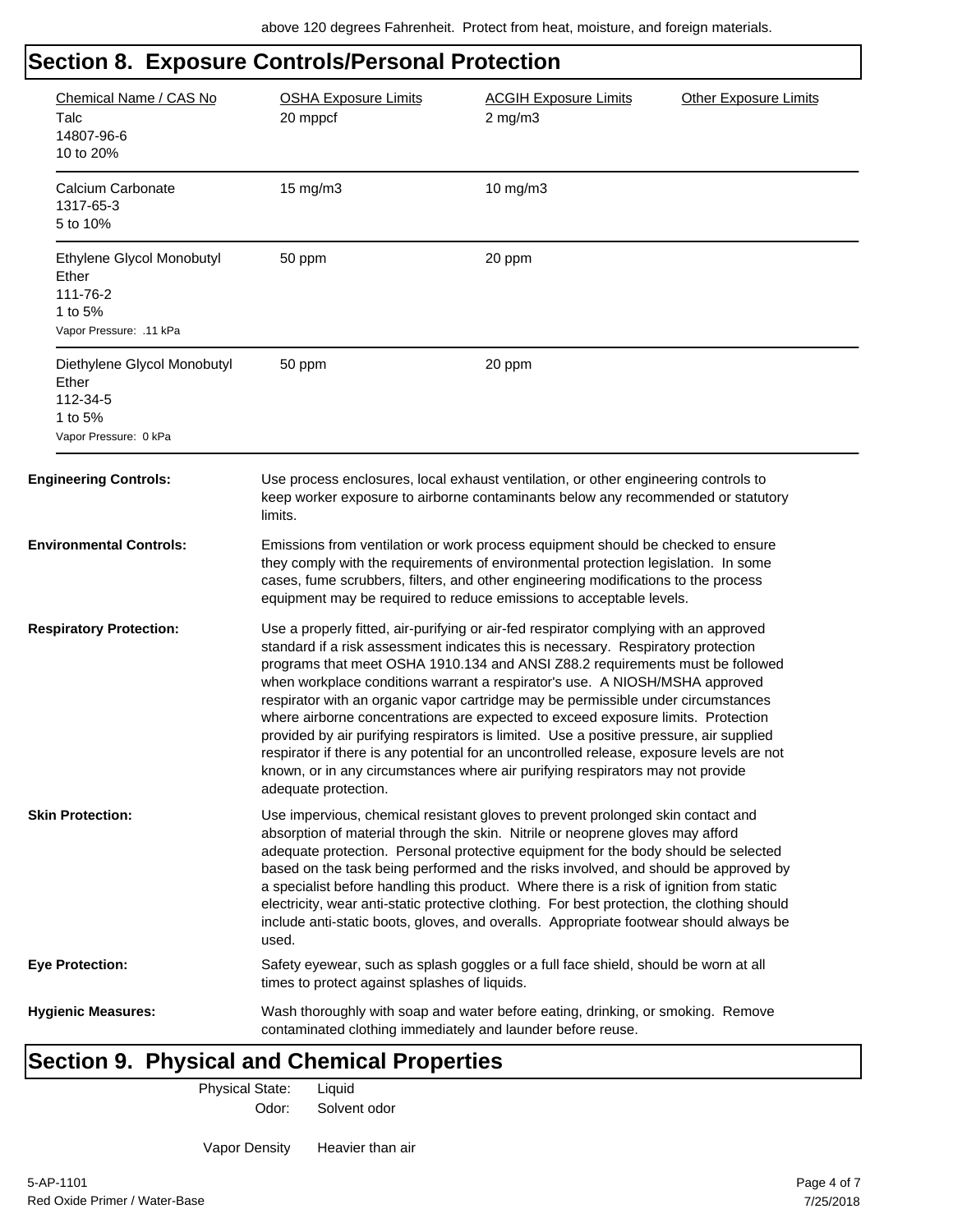| Vapor Density                                     | 4.56                          |
|---------------------------------------------------|-------------------------------|
| Vapor Pressure                                    | 10 mmHg                       |
| <b>Evaporation Rate</b>                           | Slower than ether             |
| Boiling Range                                     | 171 to 230 C                  |
| Specific Gravity (SG)                             | 1.218                         |
| Material VOC (Lb / Gal)                           | 0.71                          |
| Material VOC $(g/L)$                              | 84.95                         |
| Coating VOC (Lb/Gal)                              | 1.39                          |
| Coating VOC (g/L)                                 | 166.47                        |
| Flash Point:                                      | >94 Celsius (>200 Fahrenheit) |
| Autoignition:                                     | Not available                 |
| LEL:                                              | $0.9\%$                       |
|                                                   | UEL: 24.6 %                   |
| <b>Partition Coefficient.</b><br>n-octanol/water: | Not available                 |
| Auto-ignition temperature:                        | Not available                 |

## **Section 10. Stability and Reactivity**

| <b>Conditions to Avoid:</b>      | Avoid temperatures above 120 degrees Fahrenheit. Avoid contact with strong acid and<br>strong bases.    |
|----------------------------------|---------------------------------------------------------------------------------------------------------|
| Incompatibility:                 | No specific data.                                                                                       |
| <b>Hazardous Decomposition:</b>  | Under normal conditions of storage and use, hazardous decomposition products<br>should not be produced. |
| <b>Hazardous Polymerization:</b> | Will not occur under normal conditions.                                                                 |
| Stability:                       | The product is stable.                                                                                  |

## **Section 11. Toxicological Information**

| <b>Effects of Over-Exposure</b> |                                                                                                                                                                                                                                                                                                                                                                                                                                                                                                                                                                                                                                                                                                                                                                                                                                                                                                                                                                                                                                                                                                                                                                                                                                                                                                                                                                                                                      |
|---------------------------------|----------------------------------------------------------------------------------------------------------------------------------------------------------------------------------------------------------------------------------------------------------------------------------------------------------------------------------------------------------------------------------------------------------------------------------------------------------------------------------------------------------------------------------------------------------------------------------------------------------------------------------------------------------------------------------------------------------------------------------------------------------------------------------------------------------------------------------------------------------------------------------------------------------------------------------------------------------------------------------------------------------------------------------------------------------------------------------------------------------------------------------------------------------------------------------------------------------------------------------------------------------------------------------------------------------------------------------------------------------------------------------------------------------------------|
| <b>Eye Contact:</b>             | Causes eye irritation.                                                                                                                                                                                                                                                                                                                                                                                                                                                                                                                                                                                                                                                                                                                                                                                                                                                                                                                                                                                                                                                                                                                                                                                                                                                                                                                                                                                               |
| <b>Skin Contact:</b>            | Prolonged or repeated skin contact may cause irritation. Allergic reactions are<br>possible.                                                                                                                                                                                                                                                                                                                                                                                                                                                                                                                                                                                                                                                                                                                                                                                                                                                                                                                                                                                                                                                                                                                                                                                                                                                                                                                         |
| Inhalation:                     | Harmful if inhaled. High gas, vapor, mist, or dust concentrations may be harmful if<br>inhaled. Avoid breathing fumes, spray, vapors, or mist. May cause headaches and<br>dizziness. High vapor concentrations are irritating to the eyes, nose, throat, and lungs.<br>Prolonged or excessive inhalation may cause respiratory tract irritation.                                                                                                                                                                                                                                                                                                                                                                                                                                                                                                                                                                                                                                                                                                                                                                                                                                                                                                                                                                                                                                                                     |
| Ingestion:                      | May be harmful if swallowed.                                                                                                                                                                                                                                                                                                                                                                                                                                                                                                                                                                                                                                                                                                                                                                                                                                                                                                                                                                                                                                                                                                                                                                                                                                                                                                                                                                                         |
| <b>Chronic Hazards:</b>         | High concentrations may lead to central nervous system effects (drowsiness,<br>dizziness, nausea, headaches, paralysis, burred vision) and damage. Reports have<br>associated repeated and prolonged occupational overexposure to solvents with<br>permanent brain and nervous system damage. Contains carbon black pigment.<br>Chronic inflammation, lung fibrosis, and lung tumors have been observed in<br>experimental tests involving rats exposed to excessive concentrations of carbon black<br>and several insoluble dust particles for long periods of time. Tumors have not been<br>observed in other species under similar circumstances. Epidemiological studies of<br>North American workers show no evidence of clinically significant negative health<br>effects from occupational exposure to carbon black. Carbon black is listed as a Group<br>2B - Possibly Carcinogenic to Humans, by IARC and is proposed to be listed as A4 -<br>Not Classified as a Human Carcinogen by the American Conference of Governmental<br>Industrial Hygienists. Significant exposure is unlikely during typical application of this<br>product by roller or brush. Risk of overexposure depends on the duration and level of<br>exposure to dust from such processes as repeated sanding of dried surfaces, or<br>inhalation of spray mist, and the actual concentration of carbon black in the product<br>formula. |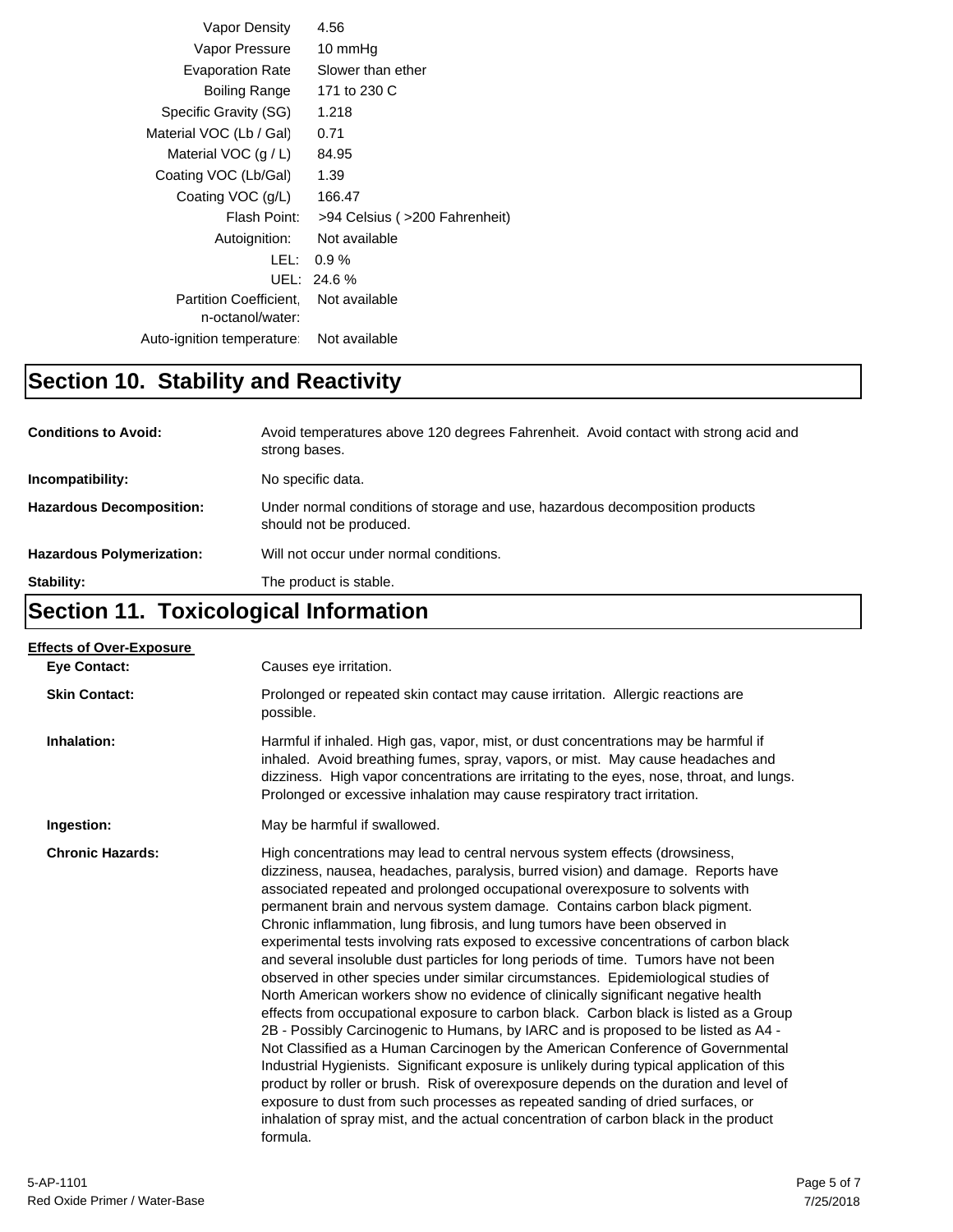|                                 | Product contains titanium dioxide, which is listed as a Group 2B - Possibly<br>Carcinogenic to Humans by IARC. No significant exposure to titanium dioxide is<br>anticipated while using this product, in which titanium dioxide is bound to other<br>materials including resin and other pigments, during brush or rolling application.<br>Overexposure risks depend on duration and level of exposure to dust, such as from<br>repeated sanding of this product's dried film, or inhalation of spray mist, and the actual<br>concentration of titanium dioxide in the product formula. For additional information,<br>refer to IARC Monograph, Volume 93, 2010. |
|---------------------------------|-------------------------------------------------------------------------------------------------------------------------------------------------------------------------------------------------------------------------------------------------------------------------------------------------------------------------------------------------------------------------------------------------------------------------------------------------------------------------------------------------------------------------------------------------------------------------------------------------------------------------------------------------------------------|
| <b>Primary Routes of Entry:</b> | Eye contact, ingestion, inhalation, absorption through the skin, skin contact.                                                                                                                                                                                                                                                                                                                                                                                                                                                                                                                                                                                    |
| <b>Acute Toxicity Values:</b>   | Acute effects of this product have not been tested. Available data on individual<br>components, if any, will be listed below.                                                                                                                                                                                                                                                                                                                                                                                                                                                                                                                                     |

#### **Section 12. Ecological Information**

**Ecological Information:** Product is a mixture of listed components.

#### **Section 13. Disposal Information**

**Disposal Considerations:** The generation of waste should be avoided or minimized wherever possible. Disposal of this product, solutions, and any by-products should at all times comply with relevant environmental protection regulations and waste disposal regulations, in addition to any local or regional restrictions which may be in effect. Surplus and non-recyclable products should be disposed of via a licensed waste disposal contractor. Waste should not be disposed of untreated to the sewer unless fully compliant with the requirements of all authorities with jurisdiction. Waste packaging should be recycled whenever possible. Incineration or landfill should only be considered when recycling is not feasible. Take care when handling empty containers as they may retain some residual product. Avoid contact of spilled material with soil, waterways, drains, and sewer systems.

#### **Section 14. Transport Information**

|                          | Domestic (US DOT)        | <b>International (IMDG)</b> | Air (IATA)               | Canada (TDG)             |
|--------------------------|--------------------------|-----------------------------|--------------------------|--------------------------|
| <b>UN Number:</b>        | Not Regulated            | Not Regulated               | Not Regulated            | Not Regulated            |
| <b>UN Shipping Name:</b> | $\overline{\phantom{a}}$ | ۰                           | $\overline{\phantom{0}}$ | ۰                        |
| <b>Hazard Class:</b>     | $\overline{\phantom{a}}$ | ۰                           | $\overline{\phantom{0}}$ | ۰                        |
| <b>Packing Group:</b>    | $\overline{\phantom{0}}$ | ۰                           | $\overline{\phantom{0}}$ | $\overline{\phantom{0}}$ |
| <b>Limited Quantity:</b> | $\overline{\phantom{0}}$ | ۰                           | $\overline{\phantom{0}}$ | $\overline{\phantom{0}}$ |
|                          |                          |                             |                          |                          |

**Special Considerations:** The presence of a shipping description for a particular mode of transport does not indicate that the product is packaged suitably for that mode of transport. All packaging should be reviewed for suitability prior to shipment, so that compliance with applicable regulations can be ensured. Compliance with all applicable regulations is the sole responsibility of the person offering the product for transport. Persons loading and unloading dangerous goods should be trained in all the risks associated with the substances at hand, and on all actions to be taken in case of an emergency situation.

### **Section 15. Regulatory Information**

#### **U.S. Federal Regulations**

**CERCLA - SARA Hazard Category:**

This product has been reviewed according to the EPA hazard categories promulgated by Sections 311 and 312 of the Superfund Amendment and Reauthorization Act of 1986, known as SARA Title III, and is considered to meet the following categories under applicable conditions: